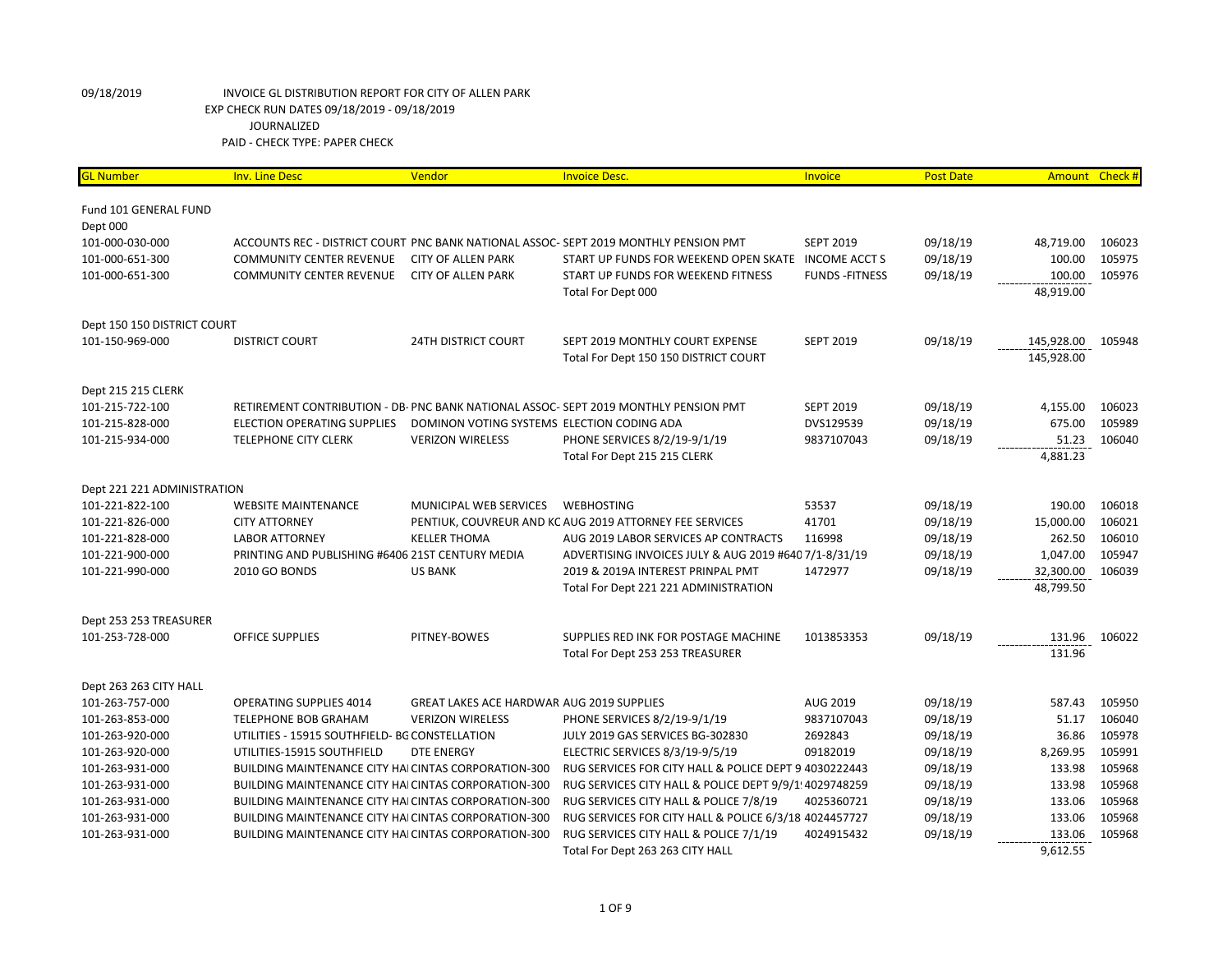| <b>GL Number</b>               | <b>Inv. Line Desc</b>           | Vendor                                        | <b>Invoice Desc.</b>                                                                              | <b>Invoice</b>   | <b>Post Date</b> |            | Amount Check # |
|--------------------------------|---------------------------------|-----------------------------------------------|---------------------------------------------------------------------------------------------------|------------------|------------------|------------|----------------|
| Dept 277 CABLE/IT              |                                 |                                               |                                                                                                   |                  |                  |            |                |
| 101-277-934-500                | <b>COMPUTER BREAK-FIX</b>       | EXPERT TECHNOLOGY SERVIC AUG 2019 IT SERVICES |                                                                                                   | 02142            | 09/18/19         | 2,920.00   | 105998         |
|                                |                                 |                                               | Total For Dept 277 CABLE/IT                                                                       |                  |                  | 2,920.00   |                |
|                                |                                 |                                               |                                                                                                   |                  |                  |            |                |
| Dept 305 305 POLICE DEPARTMENT |                                 |                                               |                                                                                                   |                  |                  |            |                |
| 101-305-722-100                |                                 |                                               | RETIREMENT CONTRIBUTION - DB- PNC BANK NATIONAL ASSOC- SEPT 2019 MONTHLY PENSION PMT              | <b>SEPT 2019</b> | 09/18/19         | 92,755.00  | 106023         |
| 101-305-757-000                | <b>OPERATING SUPPLIES</b>       | SIRCHIE FINGER PRINT LABS SUPPLIES            |                                                                                                   | 0414486-IN       | 09/18/19         | 189.38     | 106029         |
| 101-305-757-000                | <b>OPERATING SUPPLIES</b>       | WINDER POLICE EQUIPMENT COMMENDATION BARS     |                                                                                                   | 191918           | 09/18/19         | 207.00     | 106050         |
| 101-305-761-000                | PRISONER BOARD                  | <b>STATE OF MICHIGAN</b>                      | <b>SEX OFFENDAR REG FEE</b>                                                                       | 551-544779       | 09/18/19         | 30.00      | 105961         |
| 101-305-761-000                | PRISONER BOARD                  | <b>STATE OF MICHIGAN</b>                      | POLICE LIVE SCAN                                                                                  | 551-545382       | 09/18/19         | 43.25      | 105962         |
| 101-305-761-000                | PRISONER BOARD                  |                                               | WAYNE COUNTY - ACCTS. REC04/19 PRISONER HOUSING                                                   | 300371           | 09/18/19         | 2,030.00   | 106046         |
| 101-305-805-000                | <b>VEHICLE TOWING</b>           | <b>CITY TOWING</b>                            | 47 VEHICLES TOWED 8/16-8/31/19, 5 PERSON. 8/16-8/31/19                                            |                  | 09/18/19         | 8,220.00   | 105971         |
| 101-305-853-000                | <b>TELEPHONE</b>                |                                               | AMERICAN MESSAGING LLC CHAPLAIN PAGER 9/15-10/14/19                                               | Z1319539TI       | 09/18/19         | 16.42      | 105955         |
| 101-305-853-000                | <b>TELEPHONE</b>                | <b>VERIZON WIRELESS</b>                       | POLICE BILLING 8/11-9/10/19                                                                       | 9837884639       | 09/18/19         | 724.19     | 106042         |
| 101-305-934-000                | <b>EQUIPMENT MAINTENANCE</b>    | <b>BARGAIN TIRE CO</b>                        | <b>PARTS</b>                                                                                      | 1201             | 09/18/19         | 499.48     | 105959         |
| 101-305-934-000                | <b>EQUIPMENT MAINTENANCE</b>    | <b>WEST SHORE SERVICES</b>                    | <b>OUTDOOR WARNING SYSTEM SITE</b>                                                                | 26699            | 09/18/19         | 142.50     | 106048         |
| 101-305-934-500                | <b>COMPUTER BREAK-FIX</b>       |                                               | SOUTHERN MICHIGAN INFOR COMPUTER SERVICES FOR POLICE DEPT                                         | 3838             | 09/18/19         | 40.00      | 106031         |
| 101-305-935-000                |                                 |                                               | COMPUTER SOFTWARE MAINTEN/ SOUTHERN MICHIGAN INFOR OSSI MNT & OSSI POLICE RENEWAL 9/1/19-8/3 3854 |                  | 09/18/19         | 8,044.36   | 106031         |
| 101-305-935-000                |                                 |                                               | COMPUTER SOFTWARE MAINTEN/ SOUTHERN MICHIGAN INFOR ADM COST & DEP FOR SERVICES 7/1/19-8/30/2 3845 |                  | 09/18/19         | 10,000.00  | 106031         |
| 101-305-939-000                | <b>VEHICLE MAINTENANCE</b>      | BAKER'S GAS & WELDING SUI SUPPLIES            |                                                                                                   | 09211085         | 09/18/19         | 27.57      | 105958         |
| 101-305-939-000                | <b>VEHICLE MAINTENANCE</b>      | <b>CLASSIC AUTO WASH INC.</b>                 | AUG 2019 VEHICLE SERVICES                                                                         | 1879             | 09/18/19         | 304.20     | 105972         |
| 101-305-939-000                | <b>VEHICLE MAINTENANCE</b>      | <b>VILLAGE FORD</b>                           | <b>PARTS</b>                                                                                      | 403149           | 09/18/19         | 520.00     | 106044         |
| 101-305-939-000                | <b>VEHICLE MAINTENANCE</b>      | <b>VILLAGE FORD</b>                           | <b>PARTS</b>                                                                                      | 184354           | 09/18/19         | 256.59     | 106044         |
| 101-305-960-000                | <b>EDUCATION &amp; TRAINING</b> | WINGER, ADAM                                  | REIMBURSEMENT ON SWAT TRAINING                                                                    | REIMBURSEMENT    | 09/18/19         | 59.95      | 106049         |
| 101-305-961-000                | POL. TRAIN-ACT 302 ST. GRANT    | <b>INSIDE THE TAPE</b>                        | HOMICIDE INVESTIGATION S LAZUKA 10/2-/10, 10/2-10/4/19                                            |                  | 09/18/19         | 295.00     | 106006         |
|                                |                                 |                                               | Total For Dept 305 305 POLICE DEPARTMENT                                                          |                  |                  | 124,404.89 |                |
|                                |                                 |                                               |                                                                                                   |                  |                  |            |                |
| Dept 340 340 FIRE DEPARTMENT   |                                 |                                               |                                                                                                   |                  |                  |            |                |
| 101-340-722-100                |                                 |                                               | RETIREMENT CONTRIBUTION - DB PNC BANK NATIONAL ASSOC- SEPT 2019 MONTHLY PENSION PMT               | <b>SEPT 2019</b> | 09/18/19         | 61,837.00  | 106023         |
| 101-340-757-000                | <b>OPERATING SUPPLIES</b>       | NETWORK SERVICES COMPAI OPERATING SUPPLIES    |                                                                                                   | 6605037-01       | 09/18/19         | 84.29      | 106019         |
| 101-340-757-500                | <b>RESCUE SUPPLIES</b>          |                                               | BAKER'S GAS & WELDING SUI OXYGEN CYLINDER RENTAL                                                  | 09210970         | 09/18/19         | 64.84      | 105958         |
| 101-340-757-500                | <b>RESCUE SUPPLIES</b>          | J & B MEDICAL SUPPLY, INC. RESCUE SUPPLIES    |                                                                                                   | 5676785          | 09/18/19         | 98.08      | 106007         |
| 101-340-757-500                | <b>RESCUE SUPPLIES</b>          | J & B MEDICAL SUPPLY, INC. RESCUE SUPPLIES    |                                                                                                   | 5666466          | 09/18/19         | 5.22       | 106007         |
| 101-340-757-500                | <b>RESCUE SUPPLIES</b>          | J & B MEDICAL SUPPLY, INC. CREDIT ON RET MDSE |                                                                                                   | 5614554          | 09/18/19         | (273.79)   | 106007         |
| 101-340-757-500                | <b>RESCUE SUPPLIES</b>          | J & B MEDICAL SUPPLY, INC. RESCUE SUPPLIES    |                                                                                                   | 5685883          | 09/18/19         | 113.34     | 106007         |
| 101-340-757-500                | <b>RESCUE SUPPLIES</b>          | J & B MEDICAL SUPPLY, INC. RESCUE SUPPLIES    |                                                                                                   | 5685963          | 09/18/19         | 167.56     | 106007         |
| 101-340-768-000                | <b>UNIFORMS</b>                 | <b>WEST SHORE SERVICES</b>                    | SUPPLIES FOR FIRE DEPT                                                                            | 20079            | 09/18/19         | 317.97     | 106048         |
| 101-340-805-000                | AMBULANCE BILLING               | ACCUMED BILLING INC.                          | FIRE SERVICES 8/1/19-8/30/19                                                                      | 22717            | 09/18/19         | 4,990.79   | 105949         |
| 101-340-853-000                | <b>TELEPHONE</b>                | <b>COMCAST</b>                                | FIRE SERVICES 9/6/19-10/5/19                                                                      | 8529101680173474 | 09/18/19         | 264.85     | 105977         |
| 101-340-853-000                | TELEPHONE FD ON CALL            | <b>VERIZON WIRELESS</b>                       | PHONE SERVICES 8/2/19-9/1/19                                                                      | 9837107043       | 09/18/19         | 151.88     | 106040         |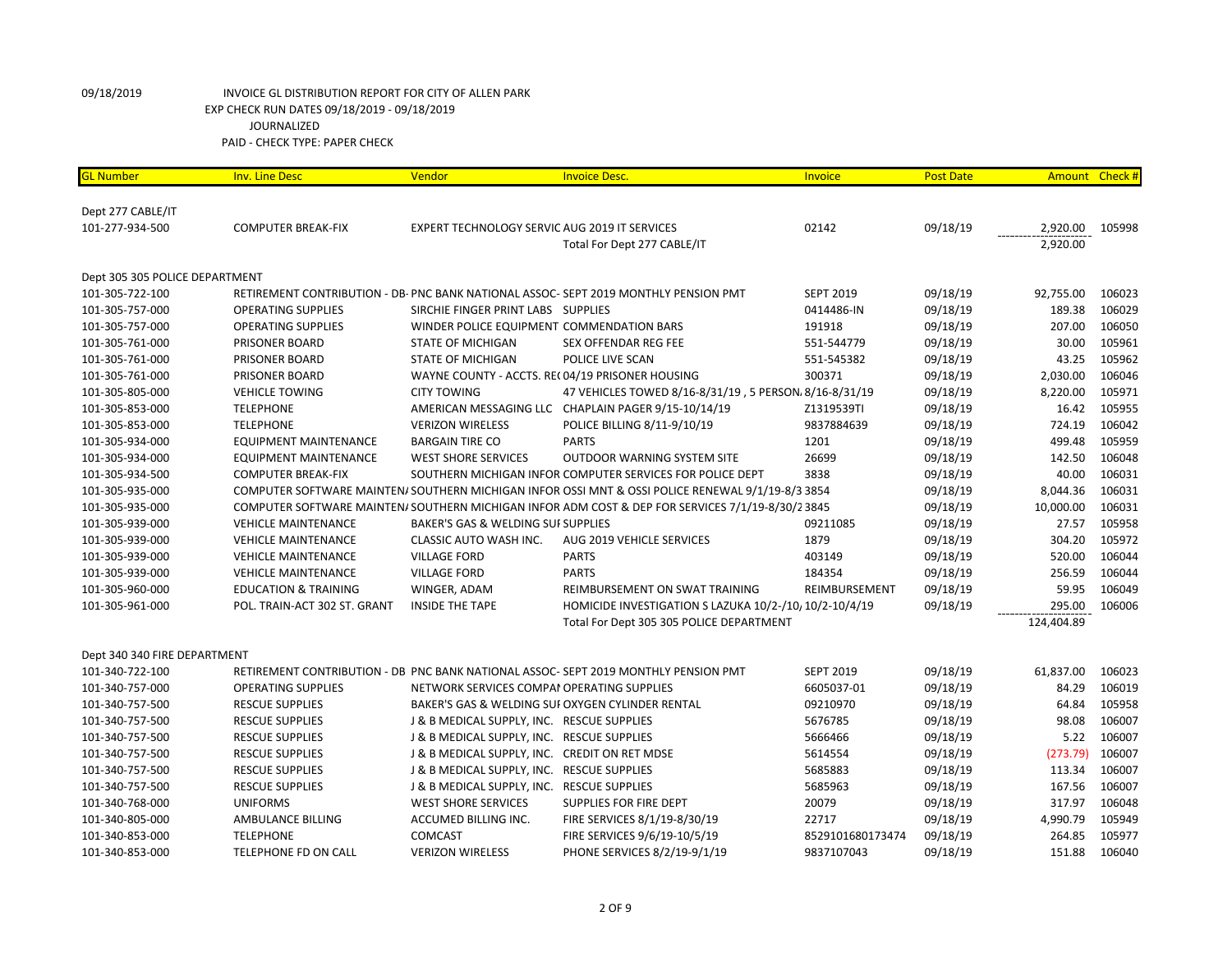| <b>GL Number</b>                          | <b>Inv. Line Desc</b>                          | Vendor                                           | <b>Invoice Desc.</b>                                                                 | Invoice          | <b>Post Date</b> |           | Amount Check # |
|-------------------------------------------|------------------------------------------------|--------------------------------------------------|--------------------------------------------------------------------------------------|------------------|------------------|-----------|----------------|
| 101-340-920-000                           | UTILITIES- 6730 ROOSEVELT - BG-2 CONSTELLATION |                                                  | JULY 2019 GAS SERVICES BG-218249                                                     | 2692838          | 09/18/19         | 99.05     | 105978         |
| 101-340-920-000                           | UTILITIES- 6730 ROOSEVELT- BG-2: CONSTELLATION |                                                  | JULY 2019 GAS SERVICES BG-212667                                                     | 2692836          | 09/18/19         | 0.00      | 105978         |
| 101-340-920-000                           | UTILITIES- 6730 ROOSEVELT                      | <b>DTE ENERGY</b>                                | ELECTRIC SERVICES 8/3/19-9/5/19                                                      | 09182019         | 09/18/19         | 2,155.71  | 105991         |
| 101-340-931-000                           | <b>BUILDING MAINTENANCE</b>                    | LOWE'S                                           | AUG 2019 SUPPLIES                                                                    | AUG 2019         | 09/18/19         | 54.87     | 106013         |
| 101-340-939-000                           | <b>VEHICLE MAINTENANCE</b>                     | BAKER'S GAS & WELDING SUI SUPPLIES               |                                                                                      | 09211085         | 09/18/19         | 27.57     | 105958         |
| 101-340-939-000                           | <b>VEHICLE MAINTENANCE</b>                     | <b>WADDLE'S TIRE SERVICE</b>                     | <b>PARTS</b>                                                                         | 195177           | 09/18/19         | 28.00     | 106045         |
| 101-340-958-000                           | <b>MEMBERSHIP &amp; DUES</b>                   | SCHOOK, MICHAEL                                  | REIMBURSEMENT ON PARAMEDIC LISCENSE RE REIMBURSEMENT                                 |                  | 09/18/19         | 25.00     | 106025         |
| 101-340-958-000                           | <b>MEMBERSHIP &amp; DUES</b>                   | <b>STATE OF MICHIGAN</b>                         | ANNUAL LICENSE RENEWAL AGENCY & VEHICLI 2019-821032                                  |                  | 09/18/19         | 225.00    | 106032         |
| 101-340-960-000                           | <b>EDUCATION &amp; TRAINING</b>                | SCHOOLCRAFT COLLEGE                              | <b>CLASSES FOR FIREFIGHTER EPPERSON</b>                                              | 0845579872       | 09/18/19         | 95.00     | 106026         |
|                                           |                                                |                                                  | Total For Dept 340 340 FIRE DEPARTMENT                                               |                  |                  | 70,532.23 |                |
|                                           |                                                |                                                  |                                                                                      |                  |                  |           |                |
| Dept 445 445 DEPARTMENT OF PUBLIC SERVICE |                                                |                                                  |                                                                                      |                  |                  |           |                |
| 101-445-709-000                           | SUPPLIES 4018                                  | GREAT LAKES ACE HARDWAR AUG 2019 SUPPLIES        |                                                                                      | AUG 2019         | 09/18/19         | 53.51     | 105950         |
| 101-445-722-100                           |                                                |                                                  | RETIREMENT CONTRIBUTION - DB- PNC BANK NATIONAL ASSOC- SEPT 2019 MONTHLY PENSION PMT | <b>SEPT 2019</b> | 09/18/19         | 21,038.00 | 106023         |
| 101-445-751-000                           | <b>GASOLINE</b>                                | <b>CORRIGAN OIL CO</b>                           | <b>SUPPLIES</b>                                                                      | 6875429-IN       | 09/18/19         | 6,960.45  | 105981         |
| 101-445-757-000                           | <b>OPERATING SUPPLIES 4064</b>                 | <b>GREAT LAKES ACE HARDWAR AUG 2019 SUPPLIES</b> |                                                                                      | AUG 2019         | 09/18/19         | 224.19    | 105950         |
| 101-445-757-000                           | <b>OPERATING SUPPLIES</b>                      | D & L GARDEN CENTER, INC. SUPPLIES               |                                                                                      | 98793            | 09/18/19         | 28.00     | 105984         |
| 101-445-768-000                           | <b>UNIFORMS</b>                                | CINTAS CORP. #0721                               | AUG 2019 GARAGE UNIFORM SERVICES                                                     | 4027509278       | 09/18/19         | 46.27     | 105969         |
| 101-445-768-000                           | <b>UNIFORMS</b>                                | CINTAS CORP. #0721                               | AUG 2019 UNIFORM SERVICES GARAGE                                                     | 4027990751       | 09/18/19         | 50.77     | 105969         |
| 101-445-768-000                           | <b>UNIFORMS</b>                                | CINTAS CORP. #0721                               | AUG 2019 UNIFORM SERVICES GARAGE                                                     | 4028480689       | 09/18/19         | 62.77     | 105969         |
| 101-445-768-000                           | <b>UNIFORMS</b>                                | CINTAS CORP. #0721                               | AUG 2019 UNIFORM SERVICES GARAGE                                                     | 4028985538       | 09/18/19         | 50.77     | 105969         |
| 101-445-768-000                           | <b>UNIFORMS</b>                                | CINTAS CORP. #0721                               | AUG 2019 UNIFORM SERVICES DPS                                                        | 4027509313       | 09/18/19         | 76.06     | 105969         |
| 101-445-768-000                           | <b>UNIFORMS</b>                                | CINTAS CORP. #0721                               | AUG 2019 UNIFORM SERVICES DPS                                                        | 4027990771       | 09/18/19         | 76.06     | 105969         |
| 101-445-768-000                           | <b>UNIFORMS</b>                                | CINTAS CORP. #0721                               | AUG 2019 UNFORM SERVICES DPS                                                         | 4028480803       | 09/18/19         | 76.06     | 105969         |
| 101-445-768-000                           | <b>UNIFORMS</b>                                | CINTAS CORP. #0721                               | AUG 2019 UNIFORM SERVICES DPS                                                        | 4028985615       | 09/18/19         | 76.06     | 105969         |
| 101-445-853-000                           | TELEPHONE ROY SHIPMAN                          | <b>VERIZON WIRELESS</b>                          | PHONE SERVICES 8/2/19-9/1/19                                                         | 9837107043       | 09/18/19         | 53.82     | 106040         |
| 101-445-920-000                           | UTILITIES- 6450 ALLEN RD                       | <b>DTE ENERGY</b>                                | ELECTRIC SERVICES 8/3/19-9/5/19                                                      | 09182019         | 09/18/19         | 777.79    | 105991         |
| 101-445-920-000                           | UTILITIES GARAGE APT R                         | <b>DTE ENERGY</b>                                | GAS SERVICES APT R 8/4/-8/31/19                                                      | 9182019          | 09/18/19         | 41.02     | 105995         |
| 101-445-926-000                           | UTILITES 16430 ECORSE                          | <b>DTE ENERGY</b>                                | ELECTRIC SERVICES 8/3/19-9/5/19                                                      | 09182019         | 09/18/19         | 141.65    | 105991         |
| 101-445-926-000                           | STREET LIGHTING- 15501 PHILOMI DTE ENERGY      |                                                  | STREETLIGHTS 8-7-9-5-19                                                              | 9182019          | 09/18/19         | 28,754.27 | 105994         |
| 101-445-931-000                           | <b>BUILDING MAINTENANCE</b>                    | <b>HADDIX ELECTRIC</b>                           | MATERIAL & LABOR TO WORK ON DPS DOORS 9707                                           |                  | 09/18/19         | 420.00    | 106003         |
| 101-445-931-000                           | <b>BUILDING MAINTENANCE</b>                    | <b>LAROY DOOR</b>                                | <b>INSTALL SERVICE DOOR DPS</b>                                                      | 65701            | 09/18/19         | 13,083.00 | 106012         |
| 101-445-931-000                           | <b>BUILDING MAINTENANCE</b>                    | LOWE'S                                           | AUG 2019 SUPPLIES                                                                    | AUG 2019         | 09/18/19         | 260.16    | 106013         |
| 101-445-934-000                           | <b>EQUIPMENT MAINTENANCE</b>                   | D & L GARDEN CENTER, INC. SUPPLLIES DPS          |                                                                                      | 98729            | 09/18/19         | 158.91    | 105984         |
| 101-445-934-000                           | EQUIPMENT MAINTENANCE                          | D & L GARDEN CENTER, INC. SUPPLIES               |                                                                                      | 98833            | 09/18/19         | 45.98     | 105984         |
| 101-445-934-000                           | <b>EQUIPMENT MAINTENANCE</b>                   | D & L GARDEN CENTER, INC. SUPPLIES               |                                                                                      | 98828            | 09/18/19         | 139.98    | 105984         |
| 101-445-934-000                           | <b>EQUIPMENT MAINTENANCE</b>                   | D & L GARDEN CENTER, INC. SUPPLIES               |                                                                                      | 98566            | 09/18/19         | 89.97     | 105984         |
| 101-445-939-000                           | <b>VEHICLE MAINTENANCE</b>                     | BAKER'S GAS & WELDING SUI SUPPLIES               |                                                                                      | 09211085         | 09/18/19         | 27.57     | 105958         |
| 101-445-939-000                           | <b>VEHICLE MAINTENANCE</b>                     | <b>BARGAIN TIRE CO</b>                           | <b>PARTS</b>                                                                         | 1204             | 09/18/19         | 456.00    | 105959         |
| 101-445-939-000                           | <b>VEHICLE MAINTENANCE</b>                     | BELL EQUIPMENT CO.                               | <b>PARTS</b>                                                                         | 0159007          | 09/18/19         | 423.23    | 105960         |
| 101-445-939-000                           | <b>VEHICLE MAINTENANCE</b>                     | CERTIFIED ALIGNMENT & SUS PARTS AND LABOR        |                                                                                      | W57597           | 09/18/19         | 926.65    | 105966         |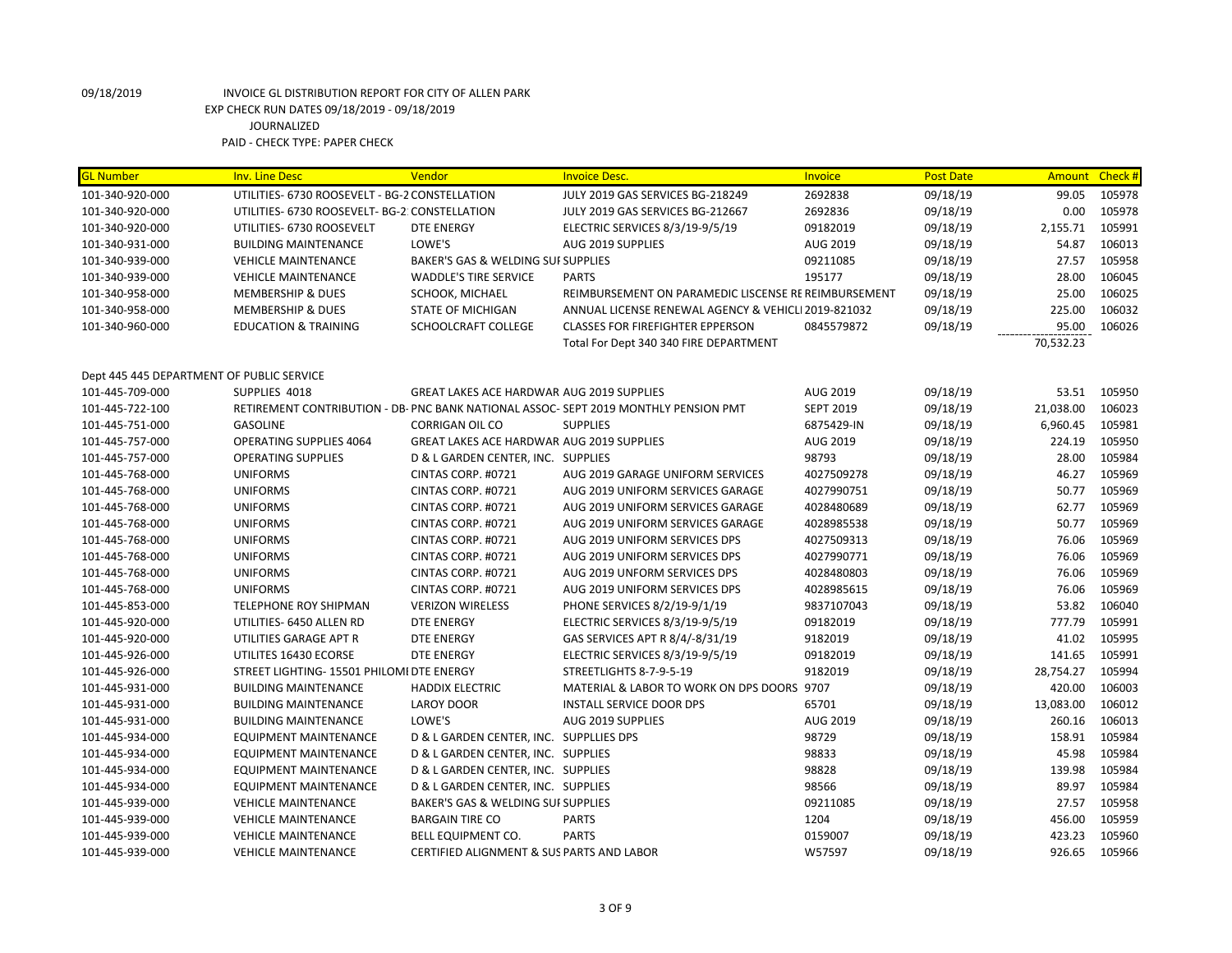| <b>GL Number</b>              | <b>Inv. Line Desc</b>                                                    | Vendor                                           | <b>Invoice Desc.</b>                                               | Invoice    | <b>Post Date</b> | <b>Amount</b> | Check# |
|-------------------------------|--------------------------------------------------------------------------|--------------------------------------------------|--------------------------------------------------------------------|------------|------------------|---------------|--------|
| 101-445-939-000               | <b>VEHICLE MAINTENANCE</b>                                               | <b>GLENDALE AUTO VALUE</b>                       | PARTS FOR 2008 FORD F150                                           | 359-175719 | 09/18/19         | 137.33        | 106000 |
| 101-445-939-000               | <b>VEHICLE MAINTENANCE</b>                                               | <b>GLENDALE AUTO VALUE</b>                       | <b>PARTS</b>                                                       | 359-175720 | 09/18/19         | 44.26         | 106000 |
| 101-445-939-000               | <b>VEHICLE MAINTENANCE</b>                                               | <b>GLENDALE AUTO VALUE</b>                       | <b>PARTS</b>                                                       | 359-175329 | 09/18/19         | 53.89         | 106000 |
| 101-445-939-000               | <b>VEHICLE MAINTENANCE</b>                                               | <b>GLENDALE AUTO VALUE</b>                       | <b>PARTS</b>                                                       | 359-175325 | 09/18/19         | 50.79         | 106000 |
| 101-445-939-000               | <b>VEHICLE MAINTENANCE</b>                                               | <b>GLENDALE AUTO VALUE</b>                       | <b>PARTS</b>                                                       | 359-174924 | 09/18/19         | 24.89         | 106000 |
| 101-445-939-000               | <b>VEHICLE MAINTENANCE</b>                                               | <b>GLENDALE AUTO VALUE</b>                       | <b>PARTS</b>                                                       | 359-174985 | 09/18/19         | 181.96        | 106000 |
| 101-445-939-000               | <b>VEHICLE MAINTENANCE</b>                                               | <b>J &amp; R TRACTOR, LLC</b>                    | DIS ASSEMBLE GEARBOX EST REPAIRS                                   | 96654      | 09/18/19         | 78.00         | 106008 |
| 101-445-939-000               | <b>VEHICLE MAINTENANCE</b>                                               | J & R TRACTOR, LLC                               | <b>CREDIT ON CORE CHARGE</b>                                       | 96539      | 09/18/19         | (90.10)       | 106008 |
| 101-445-939-000               | <b>VEHICLE MAINTENANCE</b>                                               | J & R TRACTOR, LLC                               | <b>REPAIR REAR PTO LEAK</b>                                        | 96745      | 09/19/19         | 1,138.79      | 106008 |
| 101-445-939-000               | <b>VEHICLE MAINTENANCE</b>                                               | <b>VILLAGE FORD</b>                              | <b>SUPPLIES</b>                                                    | 183862     | 09/18/19         | 1,230.65      | 106044 |
|                               |                                                                          |                                                  | Total For Dept 445 445 DEPARTMENT OF PUBLIC SERVICE                |            |                  | 77,469.43     |        |
|                               |                                                                          |                                                  |                                                                    |            |                  |               |        |
| Dept 707 707 PARKS & REC      |                                                                          |                                                  |                                                                    |            |                  |               |        |
| 101-707-757-000               | <b>OPERATING SUPPLIES</b>                                                | D & L GARDEN CENTER, INC. SUPPLIES               |                                                                    | 97755      | 09/18/19         | 59.97         | 105984 |
| 101-707-783-000               | PARK SUPPLIES 4049                                                       | GREAT LAKES ACE HARDWAR AUG 2019 SUPPLIES        |                                                                    | AUG 2019   | 09/18/19         | 96.82         | 105950 |
| 101-707-784-000               | PARK SERVICES 4011                                                       | GREAT LAKES ACE HARDWAR AUG 2019 SUPPLIES        |                                                                    | AUG 2019   | 09/18/19         | 106.88        | 105950 |
| 101-707-784-000               | <b>PARK SERVICES</b>                                                     | DIX BLOCK & SUPPLY CO.                           | <b>SUPPLIES</b>                                                    | 133575     | 09/18/19         | 759.35        | 105988 |
| 101-707-784-000               | <b>PARK SERVICES</b>                                                     | LOWE'S                                           | AUG 2019 SUPPLIES                                                  | AUG 2019   | 09/18/19         | 82.90         | 106013 |
| 101-707-784-000               | <b>PARK SERVICES</b>                                                     | <b>MACKER TEK LTD</b>                            | 1 YEAR VERKADA LICENSE FEE                                         | 825        | 09/18/19         | 398.00        | 106014 |
| 101-707-784-000               | <b>PARK SERVICES</b>                                                     | PARKWAY SERVICE INC                              | PORTA POTTY RENTAL 9/15-10/14/19 CHAMPA A-123697                   |            | 09/18/19         | 400.00        | 106020 |
| 101-707-784-000               | <b>PARK SERVICES</b>                                                     | PARKWAY SERVICE INC                              | PORTA POTTY RENTAL 9/15-10/14/19 RIEL PK A123700                   |            | 09/18/19         | 160.00        | 106020 |
| 101-707-784-000               | <b>PARK SERVICES</b>                                                     | PARKWAY SERVICE INC                              | PORTA POTTY RENTAL 9/15-10/14/19 MILWAR A-123699                   |            | 09/18/19         | 120.00        | 106020 |
| 101-707-784-000               | <b>PARK SERVICES</b>                                                     | PARKWAY SERVICE INC                              | PORTA POTTY RENTAL 9/15-10/14/19 SUDMAN A-123698                   |            | 09/18/19         | 120.00        | 106020 |
| 101-707-784-000               | <b>PARK SERVICES</b>                                                     | PARKWAY SERVICE INC                              | PORTA POTTY RENTAL 7/15-8/14/19 BOCCABEI A-122015                  |            | 09/18/19         | 120.00        | 106020 |
| 101-707-816-000               | PROF. SERV. - OTHER                                                      |                                                  | TRENDSET COMMUNICATION SEPT 2019 TSUNAMI CAMERA MILLWORK & CL 1472 |            | 09/18/19         | 1,400.00      | 106035 |
| 101-707-920-000               | UTILITIES- 4320 LAURENCE- BG-21 CONSTELLATION                            |                                                  | JULY 2019 GAS SERVICES BG-218159                                   | 2692841    | 09/18/19         | 0.00          | 105978 |
| 101-707-920-000               | UTILITIES-6615 ROOSEVELT- BG-21 CONSTELLATION                            |                                                  | JULY 2019 GAS SERVICES BG-218248                                   | 2692835    | 09/18/19         | 7.77          | 105978 |
| 101-707-920-000               | UTILITIES 6295 WINONA                                                    | <b>DTE ENERGY</b>                                | ELECTRIC SERVICES 8/3/19-9/5/19                                    | 09182019   | 09/18/19         | 453.25        | 105991 |
| 101-707-925-800               | <b>SMART TRAN 4 PAT</b>                                                  | <b>VERIZON WIRELESS</b>                          | PHONE SERVICES 8/2/19-9/1/19                                       | 9837107043 | 09/18/19         | 474.64        | 106040 |
| 101-707-934-000               | <b>EQUIPMENT MAINTENANCE</b>                                             | MILLER LANDSERVICES LLC                          | INSTALL NEW CHAIN LINK FENCE TO MATCH EX F15-2019                  |            | 09/18/19         | 925.39        | 106016 |
| 101-707-935-000               | COMPUTER SOFTWARE MAINTEN/ SOUTHERN MICHIGAN INFOR COMPUTER SERVICES P&R |                                                  |                                                                    | 3837       | 09/18/19         | 1,320.00      | 106031 |
| 101-707-939-000               | <b>VEHICLE MAINTENANCE</b>                                               | BAKER'S GAS & WELDING SUI SUPPLIES               |                                                                    | 09211085   | 09/18/19         | 27.57         | 105958 |
| 101-707-939-000               | <b>VEHICLE MAINTENANCE</b>                                               | <b>BARGAIN TIRE CO</b>                           | <b>PARTS</b>                                                       | 1200       | 09/18/19         | 317.92        | 105959 |
| 101-707-939-000               | <b>VEHICLE MAINTENANCE</b>                                               | CLASSIC AUTO WASH INC.                           | AUG 2019 VEHICLE SERVICES                                          | 1879       | 09/18/19         | 19.50         | 105972 |
| 101-707-939-000               | <b>VEHICLE MAINTENANCE</b>                                               | <b>GLENDALE AUTO VALUE</b>                       | <b>PARTS</b>                                                       | 359-175481 | 09/18/19         | 144.26        | 106000 |
|                               |                                                                          |                                                  | Total For Dept 707 707 PARKS & REC                                 |            |                  | 7,514.22      |        |
| Dept 751 751 COMMUNITY CENTER |                                                                          |                                                  |                                                                    |            |                  |               |        |
| 101-751-757-000               | <b>OPERATING SUPPLIES 4037</b>                                           | <b>GREAT LAKES ACE HARDWAR AUG 2019 SUPPLIES</b> |                                                                    | AUG 2019   | 09/18/19         | 21.06         | 105950 |
| 101-751-757-000               | <b>OPERATING SUPPLIES</b>                                                |                                                  | BAKER'S GAS & WELDING SUI AUG 2019 CYLINDER RENTAL PARKS           | 09211174   | 09/18/19         | 9.66          | 105958 |
| 101-751-757-000               | <b>OPERATING SUPPLIES</b>                                                | <b>CORRIGAN OIL CO</b>                           | <b>PARTS</b>                                                       | 0357060-IN | 09/18/19         | 297.00        | 105981 |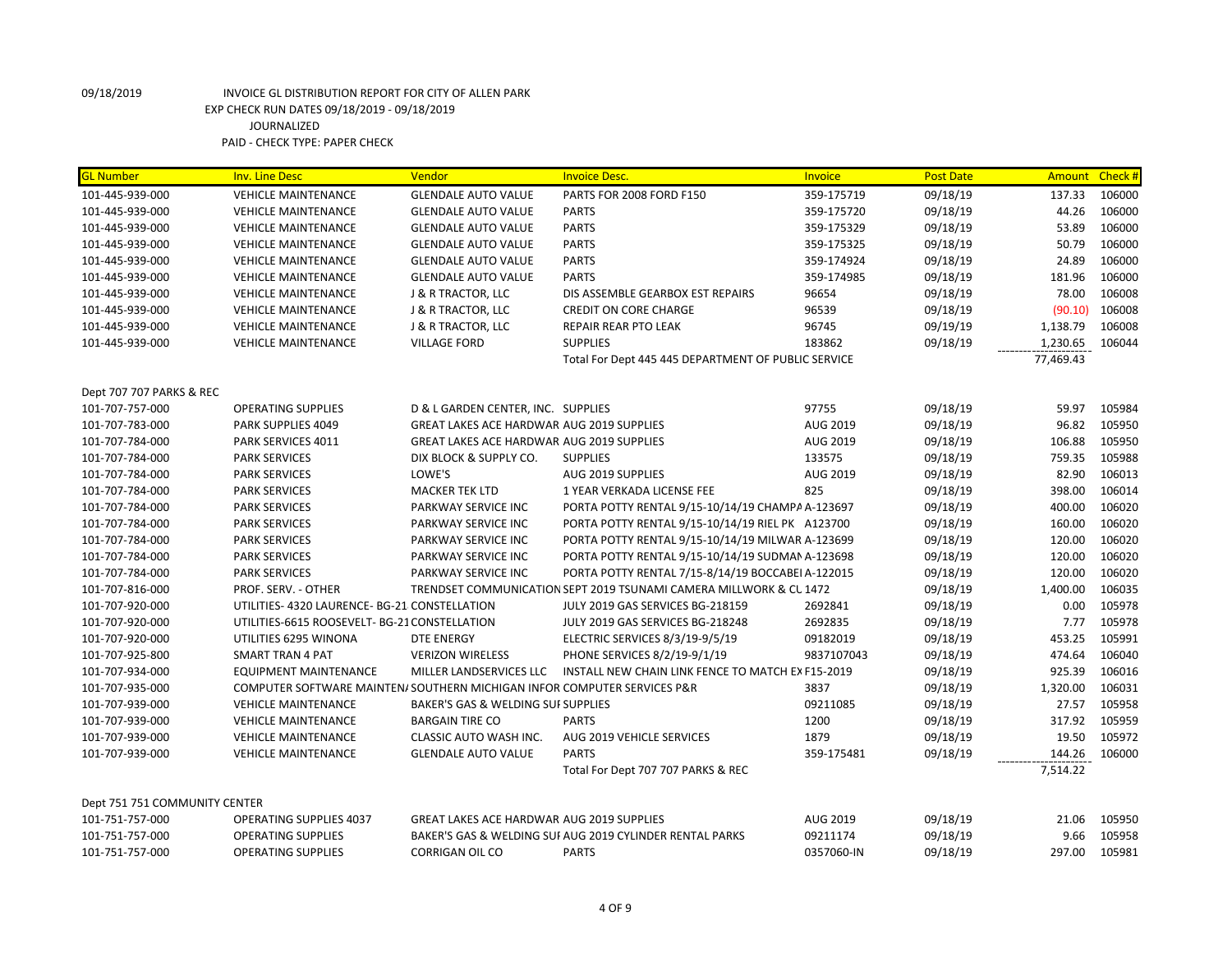| <b>GL Number</b>                       | <b>Inv. Line Desc</b>                                                       | Vendor                                    | <b>Invoice Desc.</b>                                                               | Invoice          | <b>Post Date</b> | Amount     | Check# |
|----------------------------------------|-----------------------------------------------------------------------------|-------------------------------------------|------------------------------------------------------------------------------------|------------------|------------------|------------|--------|
| 101-751-757-000                        | <b>OPERATING SUPPLIES</b>                                                   | <b>GORDON FOOD SERV.</b>                  | <b>SUPPLIES PARKS &amp; REC</b>                                                    | 846151592        | 09/18/19         | 41.26      | 106001 |
| 101-751-816-000                        | PROF. SERV. - OTHER                                                         |                                           | JERRY COHEN ELITE LAB INC SEPT 2019 COOLING WATER TREATMENT                        | 7826             | 09/18/19         | 200.00     | 106009 |
| 101-751-920-000                        | <b>UTILITIES</b>                                                            | ALLEN PARK WATER                          | WATER SERVICES COMM CTR 7/1-8/1/19                                                 | 401-WH158-00     | 09/18/19         | 316.95     | 105956 |
| 101-751-920-000                        | UTILITIES-15800 WHITE STREET- B CONSTELLATION                               |                                           | JULY 2019 GAS SERVICES BG-212668                                                   | 2692837          | 09/18/19         | 679.90     | 105978 |
| 101-751-931-000                        | BUILDING MAINTENANCE 4038                                                   | GREAT LAKES ACE HARDWAR AUG 2019 SUPPLIES |                                                                                    | AUG 2019         | 09/18/19         | 152.35     | 105950 |
| 101-751-931-000                        | <b>BUILDING MAINTENANCE</b>                                                 | LOWE'S                                    | AUG 2019 SUPPLIES                                                                  | AUG 2019         | 09/18/19         | 158.65     | 106013 |
| 101-751-931-000                        | <b>BUILDING MAINTENANCE</b>                                                 | <b>MACKER TEK LTD</b>                     | 1 YEAR VERKADA LICENSE FEE                                                         | 825              | 09/18/19         | 4,378.00   | 106014 |
| 101-751-934-000                        | <b>EQUIPMENT MAINTENANCE</b>                                                | DOWNRIVER REFRIGERATION REPAIR V BELT     |                                                                                    | 1709094          | 09/18/19         | 24.92      | 105990 |
| 101-751-934-000                        | <b>EQUIPMENT MAINTENANCE</b>                                                |                                           | FRANK J. ZAMBONI & CO., IN(REPAIRS ON ZAMBONI ICE ARENA                            | 099626           | 09/18/19         | 382.36     | 105999 |
| 101-751-934-000                        | <b>EQUIPMENT MAINTENANCE</b>                                                | TRIAD SERVICE CENTER                      | <b>PARTS</b>                                                                       | 7028100          | 09/18/19         | 16.40      | 106036 |
|                                        |                                                                             |                                           | Total For Dept 751 751 COMMUNITY CENTER                                            |                  |                  | 6,678.51   |        |
| Dept 803 HISTORICAL                    |                                                                             |                                           |                                                                                    |                  |                  |            |        |
| 101-803-920-000                        | UTILITIES-15504 ENGLEWOOD- BC CONSTELLATION                                 |                                           | JULY 2019 GAS SERVICES BG-218253                                                   | 2692842          | 09/18/19         | 1.51       | 105978 |
| 101-803-920-000                        | UTILITIES HISTORICAL                                                        | <b>DTE ENERGY</b>                         | ELECTRIC SERVICES 8/3/19-9/5/19                                                    | 09182019         | 09/18/19         | 103.08     | 105991 |
| 101-803-985-000                        | <b>CAPITAL OUTLAY</b>                                                       | <b>CHIMNEY &amp; BRICK REPAIR</b>         | TEAR DOWN & REBUILD 2 CHIMNEYS ON HISTC 091719                                     |                  | 09/18/19         | 4,900.00   | 105967 |
|                                        |                                                                             |                                           | Total For Dept 803 HISTORICAL                                                      |                  |                  | 5,004.59   |        |
|                                        |                                                                             |                                           |                                                                                    |                  |                  |            |        |
| Dept 864 864 RETIREE/ACTIVE HEALTHCARE |                                                                             |                                           |                                                                                    |                  |                  |            |        |
| 101-864-722-100                        |                                                                             |                                           | RETIREMENT CONTRIBUTION - GF PNC BANK NATIONAL ASSOC-SEPT 2019 MONTHLY PENSION PMT | <b>SEPT 2019</b> | 09/18/19         | 9,318.00   | 106023 |
|                                        |                                                                             |                                           | Total For Dept 864 864 RETIREE/ACTIVE HEALTHCARE                                   |                  |                  | 9,318.00   |        |
|                                        |                                                                             |                                           |                                                                                    |                  |                  |            |        |
|                                        |                                                                             |                                           | Total For Fund 101 GENERAL FUND                                                    |                  |                  | 562,114.11 |        |
|                                        |                                                                             |                                           |                                                                                    |                  |                  |            |        |
| Fund 202 MAJOR STREET FUND             |                                                                             |                                           |                                                                                    |                  |                  |            |        |
| Dept 475 475 TRAFFIC SERVICES          |                                                                             |                                           |                                                                                    |                  |                  |            |        |
| 202-475-703-050                        | INTERFUND LABOR/EQUIP - TRAFF WAYNE COUNTY - ACCTS. RE(7/19 TRAF SIG ENERGY |                                           |                                                                                    | 1009718          | 09/18/19         | 219.57     | 106047 |
|                                        |                                                                             |                                           | Total For Dept 475 475 TRAFFIC SERVICES                                            |                  |                  | 219.57     |        |
|                                        |                                                                             |                                           |                                                                                    |                  |                  |            |        |
| Dept 479 PRESERVATION - STREETS        |                                                                             |                                           |                                                                                    |                  |                  |            |        |
| 202-479-801-205                        | <b>SECTIONING</b>                                                           | SAVONE CEMENT, INC.                       | REMOVAL AND REPLACEMENT OF CEMENT MA 10317-425                                     |                  | 09/18/19         | 53,964.88  | 105945 |
|                                        |                                                                             |                                           | Total For Dept 479 PRESERVATION - STREETS                                          |                  |                  | 53,964.88  |        |
|                                        |                                                                             |                                           |                                                                                    |                  |                  |            |        |
| Dept 505 CONSTRUCTION - STREETS        |                                                                             |                                           |                                                                                    |                  |                  |            |        |
| 202-505-985-000                        | <b>CAPITAL OUTLAY</b>                                                       |                                           | GV CEMENT CONTRACTING C AP-109 PAVEMENT REPLACEMENT SECT 1 & SI JOB AP-109 #5      |                  | 09/18/19         | 410.491.99 | 106002 |
|                                        |                                                                             |                                           | Total For Dept 505 CONSTRUCTION - STREETS                                          |                  |                  | 410,491.99 |        |
|                                        |                                                                             |                                           |                                                                                    |                  |                  |            |        |
|                                        |                                                                             |                                           | Total For Fund 202 MAJOR STREET FUND                                               |                  |                  | 464,676.44 |        |
|                                        |                                                                             |                                           |                                                                                    |                  |                  |            |        |

Fund 203 LOCAL STREET FUND Dept 479 PRESERVATION - STREETS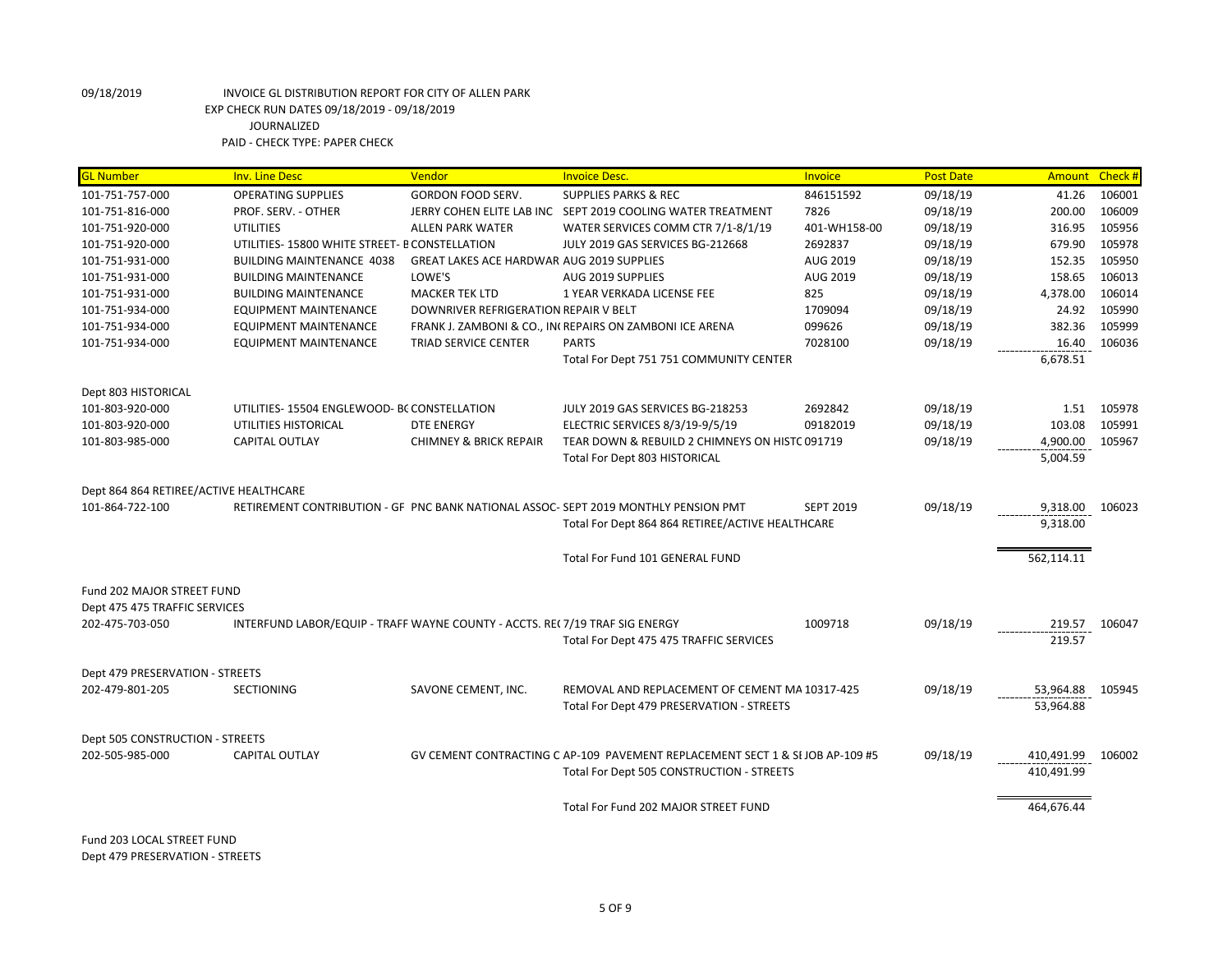| <b>GL</b> Number                            | <b>Inv. Line Desc</b>                              | Vendor                                           | <b>Invoice Desc.</b>                                                                 | Invoice          | <b>Post Date</b> | Amount Check # |        |
|---------------------------------------------|----------------------------------------------------|--------------------------------------------------|--------------------------------------------------------------------------------------|------------------|------------------|----------------|--------|
| 203-479-801-205                             | SECTIONING - PRESERVATION                          | SAVONE CEMENT, INC.                              | REMOVAL AND REPLACEMENT OF PAVEMENT I 10317-423                                      |                  | 09/18/19         | 31,379.80      | 105945 |
| 203-479-801-215                             | PROF'L SERVICES - NON-MOTORIZI SAVONE CEMENT, INC. |                                                  | PAVEMENT DRIVEWAY REPLACEMENT AND CLI 10317-424                                      |                  | 09/18/19         | 13,943.88      | 105945 |
| 203-479-801-220                             | <b>PROF'L SERVICES -TREES</b>                      |                                                  | ADVANTAGE PEST CONTROL TREAT AND REMOVE HORNETS NEXT 7243 ROS 7243                   |                  | 09/18/19         | 125.00         | 105954 |
| 203-479-801-220                             | <b>PROF'L SERVICES -TREES</b>                      |                                                  | ADVANTAGE PEST CONTROL TREAT AND REMOVE HORNETS NEST AT 9831 F 9831                  |                  | 09/18/19         | 125.00         | 105954 |
|                                             |                                                    |                                                  | Total For Dept 479 PRESERVATION - STREETS                                            |                  |                  | 45,573.68      |        |
| Dept 483 ADMINISTRATION - STREETS           |                                                    |                                                  |                                                                                      |                  |                  |                |        |
| 203-483-820-000                             | <b>ENGINEERING</b>                                 | <b>BUCCILLI GROUP, LLC</b>                       | INSPECTION SERVICES LOCAL                                                            | 3609             | 09/18/19         | 3,942.00       | 105963 |
| 203-483-820-000                             | <b>ENGINEERING</b>                                 | <b>BUCCILLI GROUP, LLC</b>                       | INSPECTION SERVICES LOCAL ROADS 8/19-8/29 3588                                       |                  | 09/18/19         | 5,292.00       | 105963 |
|                                             |                                                    |                                                  | Total For Dept 483 ADMINISTRATION - STREETS                                          |                  |                  | 9,234.00       |        |
|                                             |                                                    |                                                  | Total For Fund 203 LOCAL STREET FUND                                                 |                  |                  | 54,807.68      |        |
| Fund 226 RUBBISH FUND                       |                                                    |                                                  |                                                                                      |                  |                  |                |        |
| Dept 450 450 RUBBISH                        |                                                    |                                                  |                                                                                      |                  |                  |                |        |
| 226-450-817-000                             | <b>WASTE DISPOSAL</b>                              | ADVANCED DISPOSAL SERVIC SEPT 2019 BULK SERVICES |                                                                                      | V30001784512     | 09/18/19         | 138,651.52     | 105953 |
|                                             |                                                    |                                                  | Total For Dept 450 450 RUBBISH                                                       |                  |                  | 138,651.52     |        |
|                                             |                                                    |                                                  | Total For Fund 226 RUBBISH FUND                                                      |                  |                  | 138,651.52     |        |
| Fund 243 BROWNFIELD REDEVELOPMENT AUTHORITY |                                                    |                                                  |                                                                                      |                  |                  |                |        |
| Dept 000                                    |                                                    |                                                  |                                                                                      |                  |                  |                |        |
| 243-000-995-000                             | <b>BOND INTEREST</b>                               | <b>US BANK</b>                                   | 2019 & 2019A INTEREST PRINPAL PMT                                                    | 1472977          | 09/18/19         | 152,978.75     | 106052 |
|                                             |                                                    |                                                  | Total For Dept 000                                                                   |                  |                  | 152,978.75     |        |
|                                             |                                                    |                                                  | Total For Fund 243 BROWNFIELD REDEVELOPMENT AUTHORITY                                |                  |                  | 152,978.75     |        |
| Fund 249 BUILDING FUND                      |                                                    |                                                  |                                                                                      |                  |                  |                |        |
| Dept 371 371 BUILDING DEPARTMENT            |                                                    |                                                  |                                                                                      |                  |                  |                |        |
| 249-371-722-100                             |                                                    |                                                  | RETIREMENT CONTRIBUTION- DB I PNC BANK NATIONAL ASSOC- SEPT 2019 MONTHLY PENSION PMT | <b>SEPT 2019</b> | 09/18/19         | 5,208.00       | 106023 |
| 249-371-821-000                             | MECHANICAL INSPECTIONS                             | CARNILL, STEVE                                   | AUG 2019 MECHANICAL INSPECTIONS                                                      | AUG 2019         | 09/18/19         | 3,413.90       | 105964 |
| 249-371-821-500                             | <b>BUILDING INSPECTOR</b>                          |                                                  | MECHANICAL SAFETY & CON: AUG 2019 BUILDING INSPECTIONS                               | AUG 2019         | 09/18/19         | 1,120.00       | 106015 |
| 249-371-822-000                             | PLUMBING INSPECTIONS                               | HALASH, JEROME                                   | AUG 2019 PLUMBING INSPECTIONS                                                        | AUG 2019         | 09/18/19         | 1,893.50       | 106004 |
| 249-371-853-000                             | <b>TELEPHONE MATT BAKER</b>                        | <b>VERIZON WIRELESS</b>                          | PHONE SERVICES 8/2/19-9/1/19                                                         | 9837107043       | 09/18/19         | 269.32         | 106040 |
| 249-371-963-000                             | PROFESSIONAL SVCS                                  | CARLISLE/WORTMAN ASSOC 7148 WINONA VARIANCE      |                                                                                      | 2154315          | 09/18/19         | 237.50         | 105965 |
| 249-371-963-000                             | PROFESSIONAL SVCS                                  |                                                  | CARLISLE/WORTMAN ASSOC AUG 2019 RETAINER SERVICES                                    | 2154316          | 09/18/19         | 4,000.00       | 105965 |
|                                             |                                                    |                                                  | Total For Dept 371 371 BUILDING DEPARTMENT                                           |                  |                  | 16,142.22      |        |
|                                             |                                                    |                                                  | Total For Fund 249 BUILDING FUND                                                     |                  |                  | 16,142.22      |        |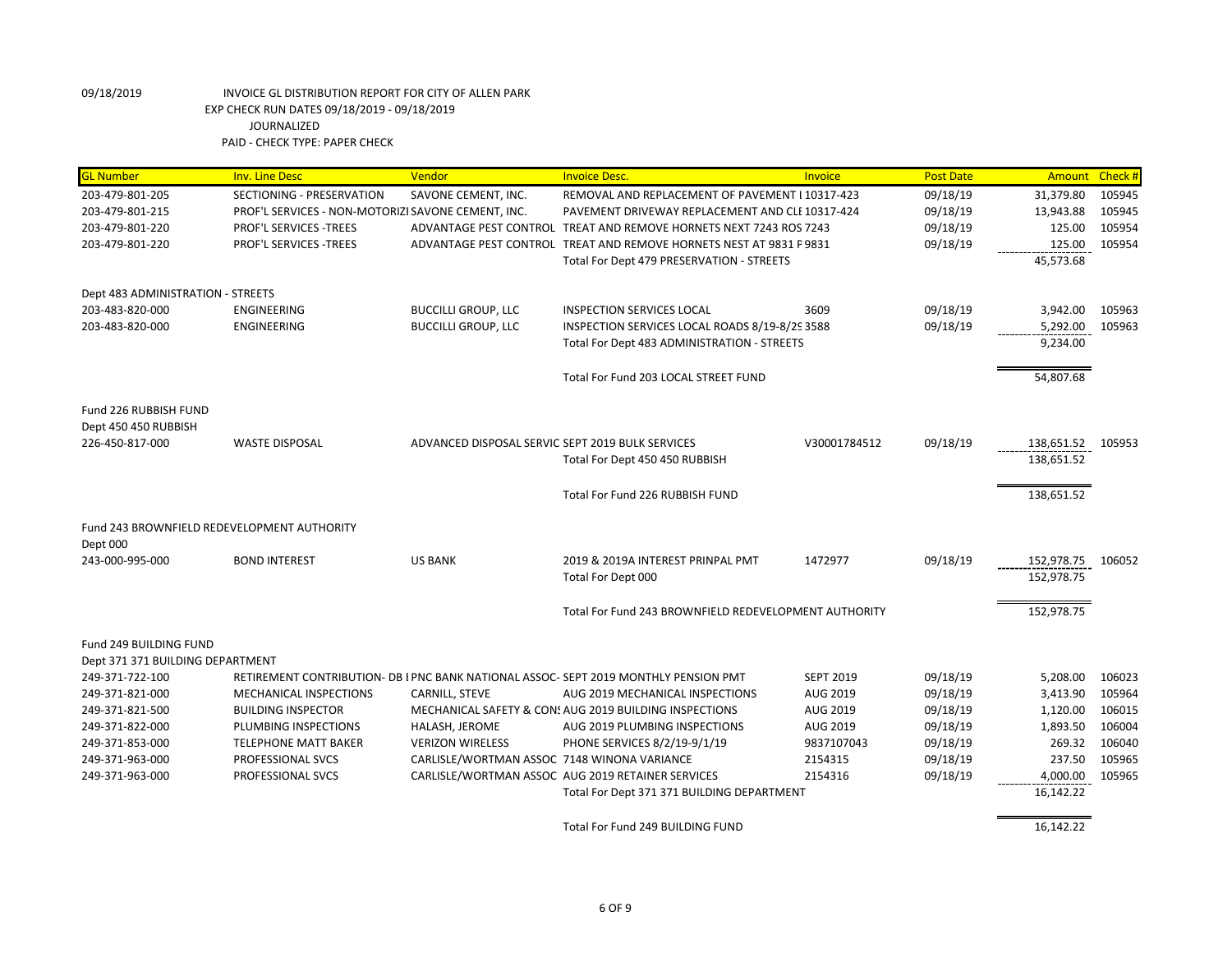| <b>GL Number</b>                 | <b>Inv. Line Desc</b>                          | Vendor                                           | <b>Invoice Desc.</b>                                                                                  | Invoice         | <b>Post Date</b> | <b>Amount</b>     | Check # |
|----------------------------------|------------------------------------------------|--------------------------------------------------|-------------------------------------------------------------------------------------------------------|-----------------|------------------|-------------------|---------|
| Fund 266 DRUG FORFEITURE - STATE |                                                |                                                  |                                                                                                       |                 |                  |                   |         |
| Dept 000                         |                                                |                                                  |                                                                                                       |                 |                  |                   |         |
| 266-000-757-000                  | <b>OPERATING SUPPLIES</b>                      | C.M.P. DISTRIBUTORS, INC.                        | ARMOR CONCEALABLE VESTS                                                                               | 60472           | 09/18/19         | 1,754.00          | 105973  |
| 266-000-984-000                  | COMPUTER EQUIPMENT/SOFTWA THOMSON REUTERS-WEST |                                                  | WEST INFO CHARGES 8/1/19-8/31/19                                                                      | 8400865567      | 09/18/19         | 206.17            | 106034  |
| 266-000-985-000                  | <b>CAPITAL OUTLAY</b>                          | <b>CYNERGY</b>                                   | PATROL UTILITY #33 NEW SIREN LIGHT CONTR(33239                                                        |                 | 09/18/19         | 1,509.50          | 105983  |
|                                  |                                                |                                                  | Total For Dept 000                                                                                    |                 |                  | 3,469.67          |         |
|                                  |                                                |                                                  | Total For Fund 266 DRUG FORFEITURE - STATE                                                            |                 |                  | 3,469.67          |         |
| Fund 271 LIBRARY                 |                                                |                                                  |                                                                                                       |                 |                  |                   |         |
| Dept 000                         |                                                |                                                  |                                                                                                       |                 |                  |                   |         |
| 271-000-728-000                  | OFFICE SUPPLIES 4065                           | <b>GREAT LAKES ACE HARDWAR AUG 2019 SUPPLIES</b> |                                                                                                       | AUG 2019        | 09/18/19         | 15.19             | 105950  |
| 271-000-757-000                  | <b>OPERATING SUPPLIES</b>                      | MOVIE LICENSING USA                              | MOVIE LISC RENEWAL 10/1/19-9/30/20                                                                    | 2739683         | 09/18/19         | 418.00            | 106017  |
| 271-000-827-000                  | <b>LIBRARY SERVICES</b>                        | THE LIBRARY NETWORK                              | PC PROJ TECH SERVICES                                                                                 | 64753           | 09/18/19         | 975.00            | 106033  |
| 271-000-827-000                  | <b>LIBRARY SERVICES</b>                        | UNIQUE MANAGEMENT SERV AUG 2019 PLACEMENTS       |                                                                                                       | 55860           | 09/18/19         | 44.75             | 106038  |
| 271-000-828-000                  | <b>MATERIALS</b>                               | <b>BAKER &amp; TAYLOR</b>                        | <b>MATERIALS FOR LIBRARY</b>                                                                          | 2034762729      | 09/18/19         | 179.03            | 105957  |
| 271-000-828-000                  | <b>MATERIALS</b>                               | DEMCO, INC.                                      | <b>MISC SUPPLIES</b>                                                                                  | 6668632         | 09/18/19         | 194.33            | 105985  |
| 271-000-828-000                  | <b>MATERIALS</b>                               | TUMBLEWEED PRESS INC                             | SUBSCRIPTION FOR ROMANCE CLOUD 9/1-9/1/96365                                                          |                 | 09/18/19         | 499.00            | 106037  |
| 271-000-920-000                  | UTILITIES-8100 ALLEN RD- BG-218. CONSTELLATION |                                                  | JULY 2019 GAS SERVICES BG-218250                                                                      | 2692844         | 09/18/19         | 23.33             | 105978  |
| 271-000-920-000                  | UTILITIES 8100 ALLEN RD                        | <b>DTE ENERGY</b>                                | ELECTRIC SERVICES 8/3/19-9/5/19                                                                       | 09182019        | 09/18/19         | 1,813.02          | 105991  |
| 271-000-931-000                  | <b>BUILDING MAINTENANCE</b>                    |                                                  | COVERALL NORTH AMERICA LIBRARY COMM CLEANING SERVICES 9/1-9/30/ 1340264264                            |                 | 09/18/19         | 835.00            | 105982  |
| 271-000-931-000                  | <b>BUILDING MAINTENANCE</b>                    | RMG OUTDOOR SERVICES                             | AUG 2019 LAWN SERVICES FOR LIBRARY                                                                    | 26682           | 09/18/19         | 135.00            | 106024  |
|                                  |                                                |                                                  | Total For Dept 000                                                                                    |                 |                  | 5,131.65          |         |
|                                  |                                                |                                                  | Total For Fund 271 LIBRARY                                                                            |                 |                  | 5,131.65          |         |
| Fund 401 CAPITAL PROJECT FUND    |                                                |                                                  |                                                                                                       |                 |                  |                   |         |
| Dept 000                         |                                                |                                                  |                                                                                                       |                 |                  |                   |         |
| 401-000-985-002                  |                                                |                                                  | CAPITAL OUTLAY - PUBLIC SAFETY KODIAK EMERGENCY VEHICLI NEW AMBULANCE 2019 BRAUN EXPRESS F-350 180991 |                 | 09/18/19         | 177,021.00 106011 |         |
|                                  |                                                |                                                  | Total For Dept 000                                                                                    |                 |                  | 177,021.00        |         |
|                                  |                                                |                                                  | Total For Fund 401 CAPITAL PROJECT FUND                                                               |                 |                  | 177,021.00        |         |
| Fund 592 WATER & SEWER           |                                                |                                                  |                                                                                                       |                 |                  |                   |         |
| Dept 600 WATER                   |                                                |                                                  |                                                                                                       |                 |                  |                   |         |
| 592-600-745-400                  | <b>METER MAINTENANCE</b>                       | <b>ETNA SUPPLY COMPANY</b>                       | <b>SUPPLIES</b>                                                                                       | \$103018016.001 | 09/18/19         | 1,080.00          | 105996  |
| 592-600-745-400                  | <b>METER MAINTENANCE</b>                       | ETNA SUPPLY COMPANY                              | <b>SUPPLIES</b>                                                                                       | \$103018016.002 | 09/18/19         | 3,130.00          | 105996  |
| 592-600-745-400                  | <b>METER MAINTENANCE</b>                       | LOWE'S                                           | AUG 2019 SUPPLIES                                                                                     | AUG 2019        | 09/18/19         | 81.09             | 106013  |
| 592-600-873-000                  | <b>MAIN MAINTENANCE</b>                        | CORE & MAIN LP                                   | <b>PARTS</b>                                                                                          | L104043         | 09/18/19         | 45.00             | 105980  |
| 592-600-873-000                  | <b>MAIN MAINTENANCE</b>                        | D & L GARDEN CENTER, INC. SUPPLIES WATER DEPT    |                                                                                                       | 98614           | 09/18/19         | 56.00             | 105984  |
| 592-600-873-000                  | <b>MAIN MAINTENANCE</b>                        | ETNA SUPPLY COMPANY                              | <b>SUPPLIES</b>                                                                                       | S103018016.002  | 09/18/19         | 630.72            | 105996  |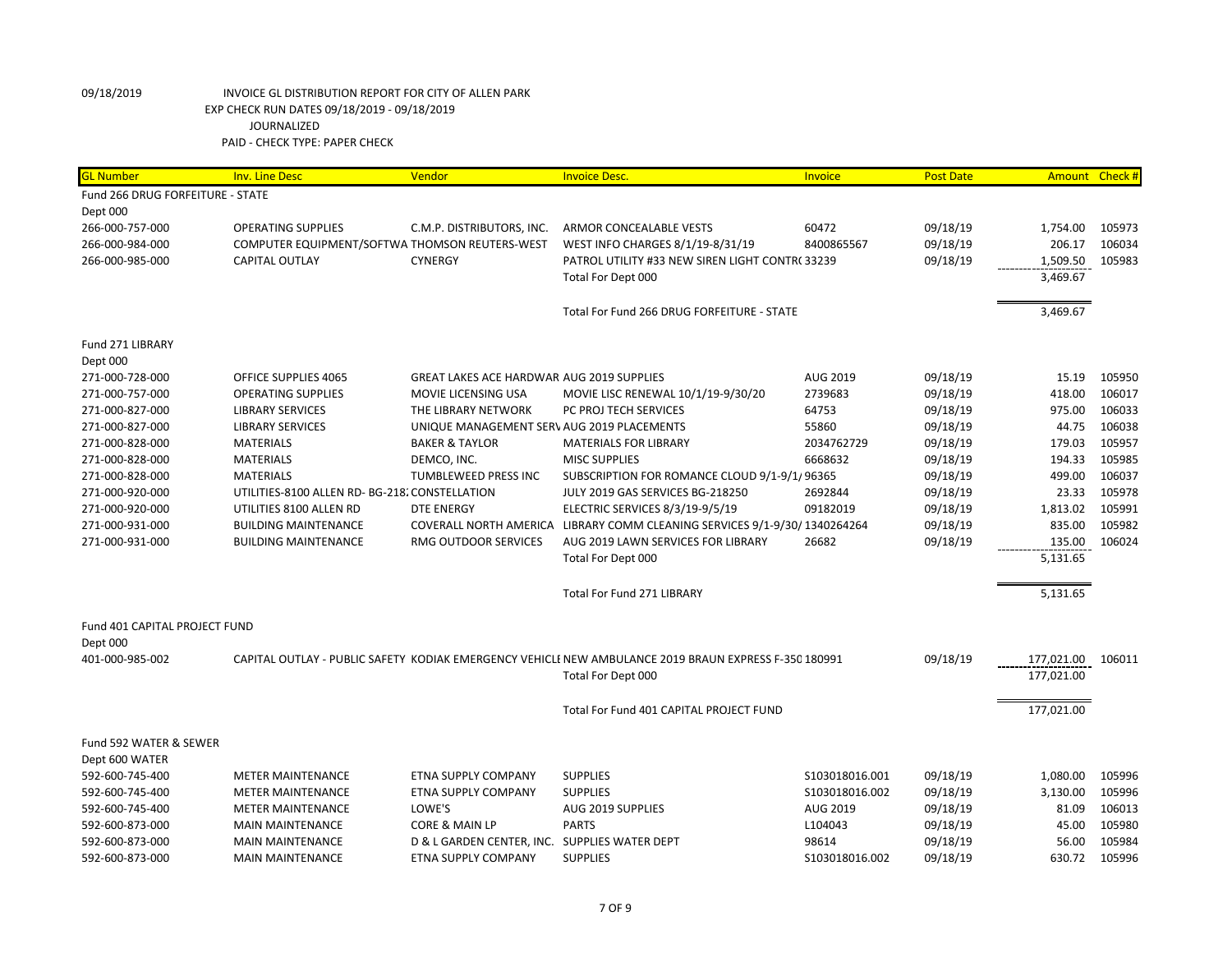| <b>GL Number</b>             | <b>Inv. Line Desc</b>                              | Vendor                                           | <b>Invoice Desc.</b>                                                                | Invoice          | <b>Post Date</b> | <b>Amount</b> | Check # |
|------------------------------|----------------------------------------------------|--------------------------------------------------|-------------------------------------------------------------------------------------|------------------|------------------|---------------|---------|
| 592-600-873-000              | <b>MAIN MAINTENANCE</b>                            | LOWE'S                                           | AUG 2019 SUPPLIES                                                                   | AUG 2019         | 09/18/19         | 244.14        | 106013  |
| 592-600-873-000              | <b>MAIN MAINTENANCE</b>                            | <b>SLC METER INC</b>                             | <b>PARTS</b>                                                                        | 254835           | 09/18/19         | 1,084.16      | 106030  |
| 592-600-939-000              | <b>VEHICLE MAINTENANCE</b>                         | <b>BARGAIN TIRE CO</b>                           | <b>PARTS</b>                                                                        | 1202             | 09/18/19         | 257.00        | 105959  |
| 592-600-939-000              | <b>VEHICLE MAINTENANCE</b>                         | <b>EXOTIC AUTOMATION &amp; SUPI PARTS</b>        |                                                                                     | 1942494          | 09/18/19         | 257.35        | 105997  |
| 592-600-978-004              | <b>CROSS CONNECTION PROGRAM</b>                    | HYDRO DESIGNS, INC.                              | AUG 2019 CROSS CONNECTION INSPECTION CC 0053672-IN                                  |                  | 09/18/19         | 1,500.00      | 106005  |
| 592-600-978-004              | <b>CROSS CONNECTION PROGRAM</b>                    | HYDRO DESIGNS, INC.                              | AUG 2019 CROSS CONNECTION INSPECTION RE 0053442-IN                                  |                  | 09/18/19         | 4,934.00      | 106005  |
| 592-600-985-000              | CAPITAL OUTLAY                                     | <b>SIGNATURE FORD L-M</b>                        | 2019 FORD F250 4X4 SUPERCAB PICKUP                                                  | <b>BV884</b>     | 09/18/19         | 30,178.00     | 106027  |
|                              |                                                    |                                                  | Total For Dept 600 WATER                                                            |                  |                  | 43,477.46     |         |
| Dept 601 601 SEWER           |                                                    |                                                  |                                                                                     |                  |                  |               |         |
| 592-601-712-000              | CLOTHING, CLEANING & TECH SKILI CINTAS CORP. #0721 |                                                  | AUG 2019 UNIFORM SERVICES WATER DEPT                                                | 4027509334       | 09/18/19         | 71.94         | 105969  |
| 592-601-712-000              | CLOTHING, CLEANING & TECH SKILI CINTAS CORP. #0721 |                                                  | AUG 2019 UNIFORM SERVICES WATER DEPT                                                | 4027990778       | 09/18/19         | 71.94         | 105969  |
| 592-601-712-000              | CLOTHING, CLEANING & TECH SKILI CINTAS CORP. #0721 |                                                  | AUG 2019 UNIFORM SERVICES WATER DEPT                                                | 4028480775       | 09/18/19         | 96.91         | 105969  |
| 592-601-712-000              | CLOTHING, CLEANING & TECH SKILI CINTAS CORP. #0721 |                                                  | AUG 2019 UNFORM SERVICES WATER DEPT                                                 | 4028985566       | 09/18/19         | 74.91         | 105969  |
| 592-601-745-200              | <b>PAVEMENT REPAIRS</b>                            | SAVONE CEMENT, INC.                              | REMOVE PAVEMENT AND REPLACE UTILITY                                                 | 10317-426        | 09/18/19         | 7,225.84      | 105945  |
| 592-601-745-300              | STORM/CB MAINTENANCE                               | DIX BLOCK & SUPPLY CO.                           | <b>PARTS</b>                                                                        | #131243          | 09/18/19         | 124.56        | 105988  |
| 592-601-920-000              | UTILITIES 997 ENTERPRISE                           | <b>DTE ENERGY</b>                                | ELECTRIC SERVICES 8/3/19-9/5/19                                                     | 09182019         | 09/18/19         | 1,427.42      | 105991  |
| 592-601-927-050              | SEWAGE DISPOSAL-GLWA                               |                                                  | GREAT LAKES WATER AUTHO AUG 2019 SEWAGE CHARGES                                     | AUGSEWAGE        | 09/18/19         | 71,200.00     | 105987  |
| 592-601-927-100              | <b>DETROIT POLLUTANTS</b>                          |                                                  | GREAT LAKES WATER AUTHO JULY 2019 POLLUTANT SURCHARGE                               | JULYPOLLUTANT    | 09/18/19         | 1,076.74      | 105986  |
| 592-601-930-000              | SEWER MAINTENANCE 4045                             | <b>GREAT LAKES ACE HARDWAR AUG 2019 SUPPLIES</b> |                                                                                     | AUG 2019         | 09/18/19         | 7.58          | 105950  |
| 592-601-930-000              | <b>SEWER MAINTENANCE</b>                           | LOWE'S                                           | AUG 2019 SUPPLIES                                                                   | AUG 2019         | 09/18/19         | 1.89          | 106013  |
| 592-601-939-100              | <b>VEHICLE MAINTENANCE</b>                         | BAKER'S GAS & WELDING SUI SUPPLIES               |                                                                                     | 09211085         | 09/18/19         | 27.57         | 105958  |
| 592-601-983-000              | <b>BACKUP GENERATORS</b>                           | <b>WOLVERINE POWER SYSTEM: PARTS</b>             |                                                                                     | 0171319-IN       | 09/18/19         | 554.64        | 106051  |
| 592-601-987-000              | CAPITAL OUTLAY-MISCELLANEOUS SIGNATURE FORD L-M    |                                                  | 2019 FORD F150 PICKUP                                                               | <b>BV883</b>     | 09/18/19         | 33,979.00     | 106027  |
|                              |                                                    |                                                  | Total For Dept 601 601 SEWER                                                        |                  |                  | 115,940.94    |         |
| Dept 603 603 BASIN           |                                                    |                                                  |                                                                                     |                  |                  |               |         |
| 592-603-853-000              | <b>TELEPHONE JOE MEEKINS</b>                       | <b>VERIZON WIRELESS</b>                          | PHONE SERVICES 8/2/19-9/1/19                                                        | 9837107043       | 09/18/19         | 416.43        | 106040  |
| 592-603-853-000              | <b>TELEPHONE-TOM MURRAY</b>                        | <b>VERIZON WIRELESS</b>                          | PUMP STN SERVICES 8/11-9/10/19                                                      | 9837755120       | 09/18/19         | 244.58        | 106043  |
| 592-603-920-000              | UTILITIES-14500 MORAN APT#2-B(CONSTELLATION        |                                                  | JULY 2019 GAS SERVICES BG-218251                                                    | 2692839          | 09/18/19         | 0.00          | 105978  |
| 592-603-920-000              | UTILITIES-14500 MORAN BG-2182! CONSTELLATION       |                                                  | JULY 2019 GAS SERVICES BG-218252                                                    | 2692840          | 09/18/19         | 29.09         | 105978  |
| 592-603-920-000              | UTILITIES 1840 DIX RD                              | <b>DTE ENERGY</b>                                | ELECTRIC SERVICES 8/3/19-9/5/19                                                     | 09182019         | 09/18/19         | 3,951.82      | 105991  |
| 592-603-931-000              | <b>BUILDING MAINTENANCE</b>                        | LOWE'S                                           | AUG 2019 SUPPLIES                                                                   | AUG 2019         | 09/18/19         | 58.84         | 106013  |
| 592-603-939-000              | <b>VEHICLE MAINTENANCE</b>                         | BAKER'S GAS & WELDING SUI SUPPLIES               |                                                                                     | 01581846         | 09/18/19         | 16.00         | 105958  |
| 592-603-939-000              | <b>VEHICLE MAINTENANCE</b>                         | CLASSIC AUTO WASH INC.                           | AUG 2019 VEHICLE SERVICES                                                           | 1879             | 09/18/19         | 3.90          | 105972  |
|                              |                                                    |                                                  | Total For Dept 603 603 BASIN                                                        |                  |                  | 4,720.66      |         |
| Dept 604 ADMINISTRATION/DEBT |                                                    |                                                  |                                                                                     |                  |                  |               |         |
| 592-604-722-100              |                                                    |                                                  | RETIREMENT CONTRIBUTION - W8 PNC BANK NATIONAL ASSOC- SEPT 2019 MONTHLY PENSION PMT | <b>SEPT 2019</b> | 09/18/19         | 6,978.00      | 106023  |
| 592-604-820-000              | <b>ENGINEERING</b>                                 | <b>BUCCILLI GROUP, LLC</b>                       | INSPECTION SERVICES 8/27/19                                                         | 3610             | 09/18/19         | 486.00        | 105963  |
|                              |                                                    |                                                  | Total For Dept 604 ADMINISTRATION/DEBT                                              |                  |                  | 7,464.00      |         |